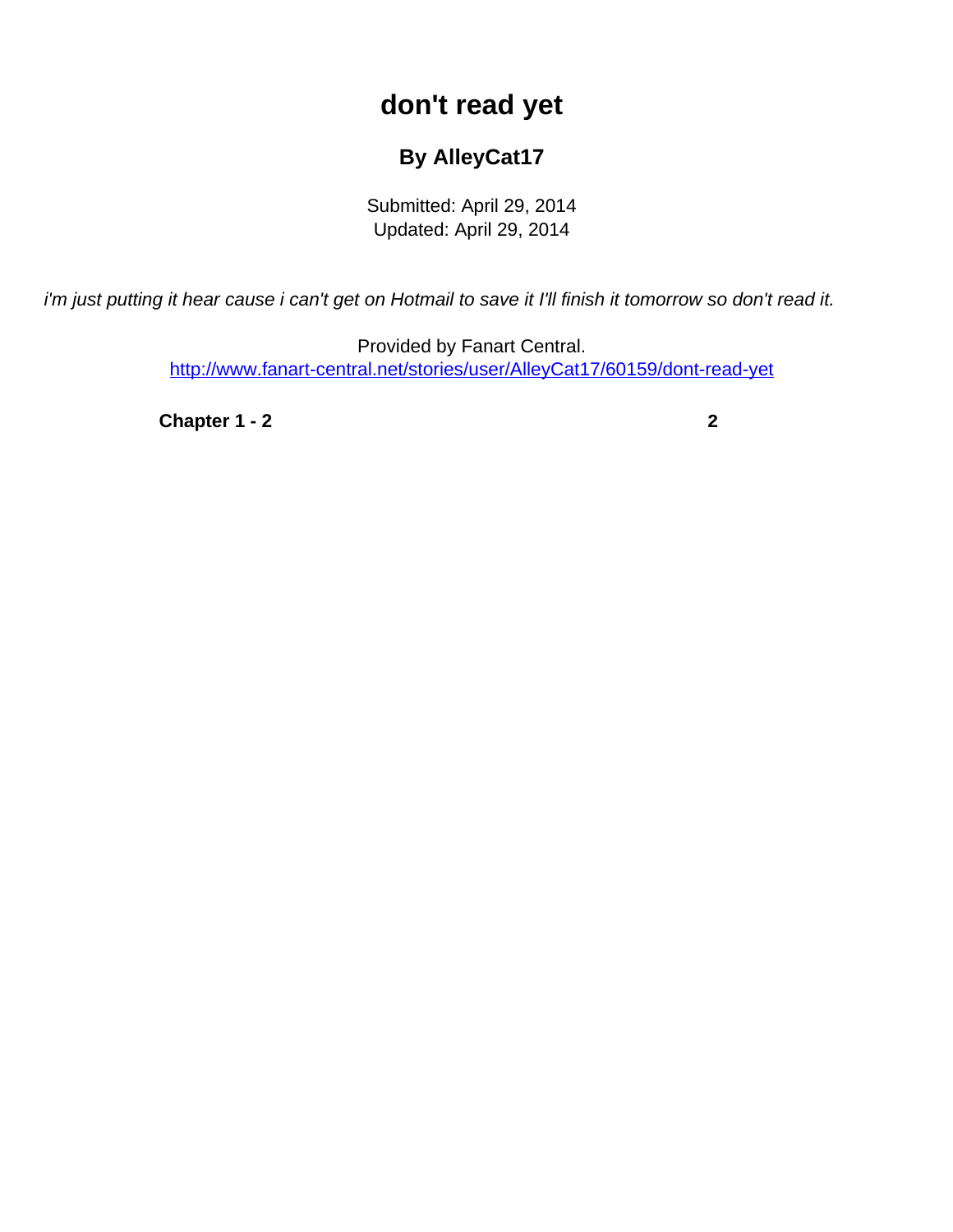## <span id="page-1-0"></span>"it's lance"

I couldn't help think to myself as I wondered what he was doing hear for, when I suddenly remembered that Ethan had said I was lance's girlfriend so that must be why he's hear.

As I watch dragonite land a few feet away from me, Arcanine and I stood up from the ground just as lance jumped down from his dragonite where upon landing his eyes on mine I felt myself blush faintly as I realize just how handsome he was in person. I was so lost in his eyes I didn't notice how closet he had gotten until I heard him speak.

"Allie "Lance spoke to me with a smile that nearly melted my heart "I didn't know you were out of the hospital ".

But before I could form any coherent thoughts to say anything I suddenly found myself warped in his arms which only cause my heart to bet faster and my face to grow my red by being in his arms "I'm so glad you're ok now, I was getting so worried that you were never going to wake up but now your fine now "Lance had told me and as I lifted my head up too looked at his face and feel him I wasn't completely fine.

Any word that was going to come out of my mouth died, while my poor heart stopped for a moment before betting so loudly I was sure he could hear it. I slowly became of one thing at that instant and that was a pair of warm lips that's wear firmly press against my own.

"OMG Lance is kissing me "I thought slightly happy to myself as my heart and head both started to hurt and as one last thing I thought to myself is " This is all too much "before everything started to fade to black.

"ALLIE" Lance yelled out when he felt her go limp in his arms, and upon looking at her face he could tell she had fainted on him. Relaxing a little at that thought before called back his and Allie's Pokémon before picking her up in arms before making his way over to home, where once there he knocked on the front door and waited for her mother to answer the door.

When the door opened Allies mother gasped when she saw her daughter passed out "Lance what happened to her? " Allies mother asked as she let him in side while closing the door behind him.

" I don't really know " He told her as he went upstairs too Allies room, where he laid her down on her bed before gently laying a blanket on her. After that he went back down stairs to see Allie's mother sitting down at the kitchen table clearly waiting for a proper answer to her early question.

Sighing lance began telling her that he was on his way to visit Allie in the hospital when he spotted her outside, so he was so happy to see her awake and well that after he landed he had hugged her as he told her how happy he was too see he ok when he then kissed her, When she suddenly fainted on him.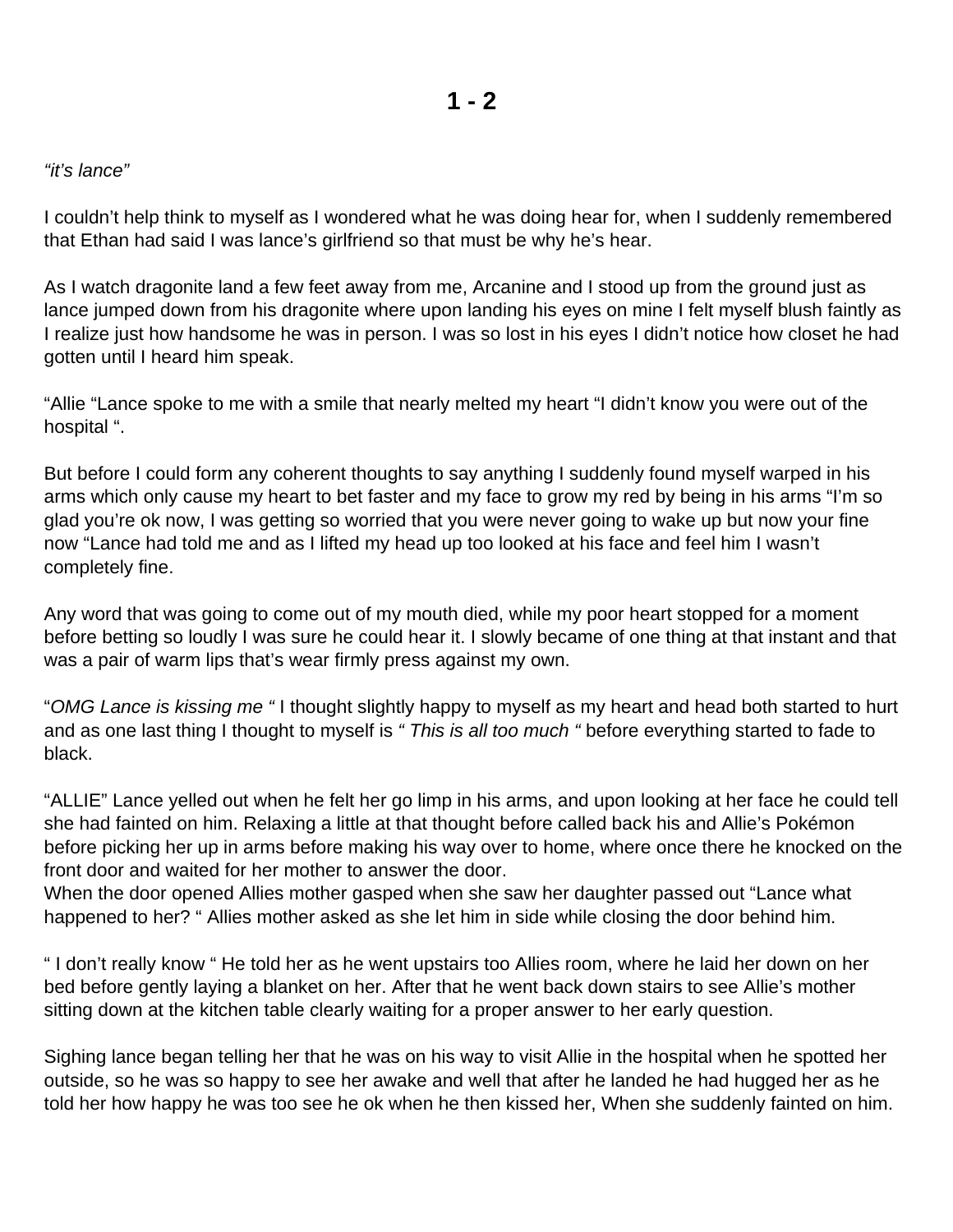" I see so that's what happened, that's a bit of a relief then " Allies mother told him, who in turn wanted to know why Allie had fainted on him in the first place. " Lance I'm sorry to say but Allie has amnesia and the likely reason she passed out was because you kissing her was too much for her mind to handle so it shut down too cope with it".

Lance for his part was beyond shocked when he heard that the woman he loved has amnesia." Is she ever going to remember anything? ".

"It's hard to say, she does remember some things like Pokémon and the likes just not the memory's behind them. The doctor says she may or may not remember only time will tell "Allie's mother told lance but before anyone else could say anything else Allie came walking into the kitchen.

Once Allies fell on to Lance's eyes she could she great sadness in them "I guess mom told him out my so call amnesia". "Man how long few I been out? " Allie asked them to which her mother replied by saying it was only a few minutes. "Oh that's good to know".

" I was wondering if you'd like to come back with me to the Pokémon league for a while, I could then see if I can get you to remember everything only if you do not mind " Lance Asked her hoping she would agree to go with him with.

"Only if it is ok with my mother, then I'd love to go with you since it would be nice to go out to see this "new "world if only a little bit of it "Alley said with excitement hoping her mother would let her go with him.

" oh course it would do you some going with lance, so go " Hearing that made Allie happy as she dashed up stairs to her room to pack some things for the trip. While she was gone Allie's mother turned her gaze back at lance "you take good care of her and make sure nothing happens to her this time ".

" I swear on my life that I will let nothing happen to her ever again " Lance told her as he caught on to what she was getting at which was something he would never forgive himself for. " but what about you ? Are you going to be fine alone? "He questioned her.

" You don't need to worry about me Allie left me her Typhlosion and Meganium a while ago, so I'll be fine " Allie's mother told him just as Allie had come back down from her room.

" Ok I'm all set, so thanks again mom " Allie said as she hugged her mother before heading out the door with lance. " So how are we going to get there? " Allie asked as she wondered how they would get to the Pokémon league.

" We going to fly there on my dragonite " Lance told her as he called out his faithful companion before getting on him and making room for her too get on. Allie only hesitated for a second before getting on once she made sure her backpack was secure on her back.

Before long they were in the air on their way to the Pokémon league. As Allie had her arms wrapped around lance's waist she was trying not to blush so much from being so close to lance so as not to faint again and fall too her death. So to distract herself she decided to start up a conversation with him." So lance I guess my mom told you about my amnesia? "